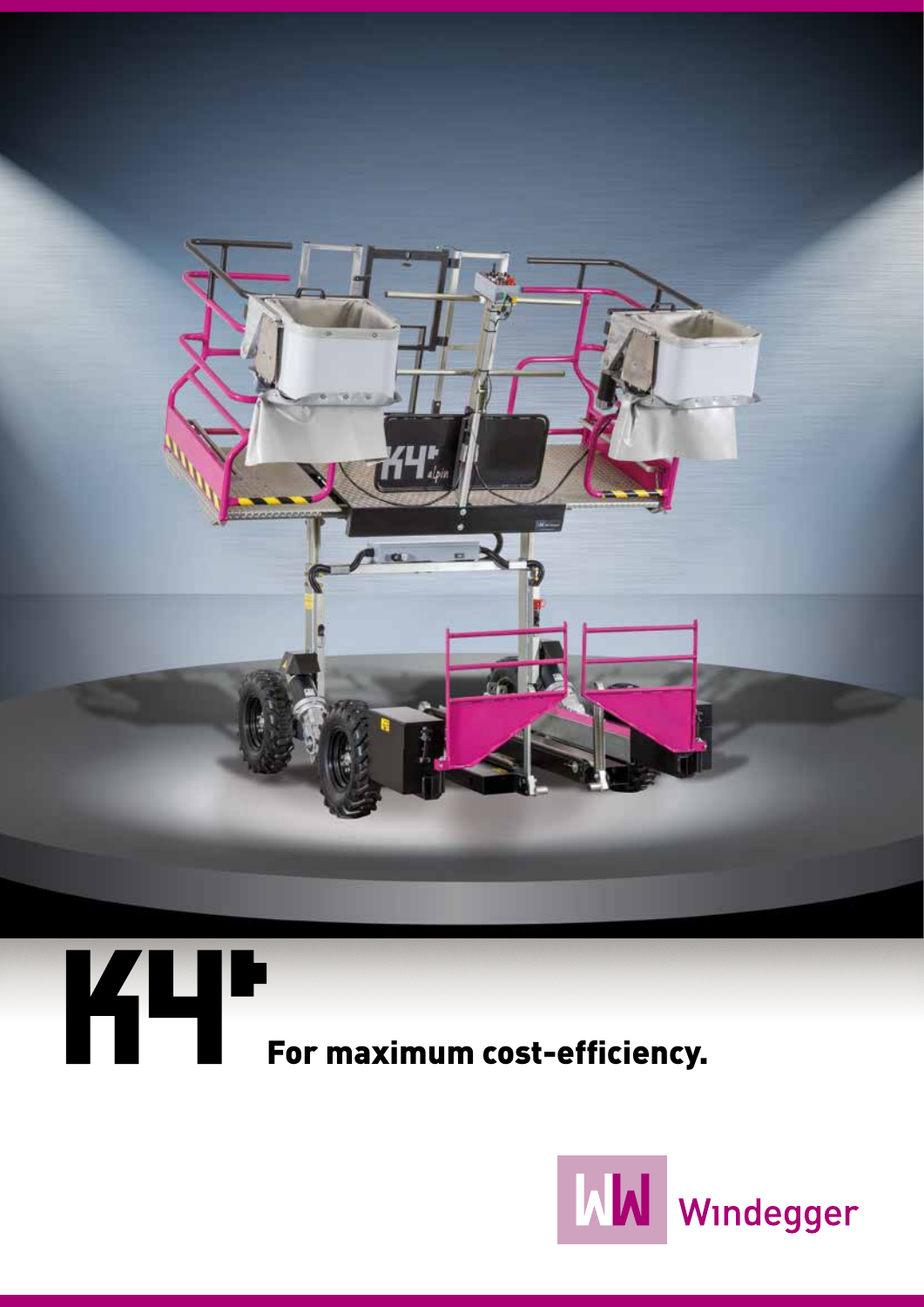

## KЧ

#### Cost-effective

Our K4+ is a **cost-efficient general-purpose platform** for your family business. It is compact, agile and functional, and can support you **all year round** in your work: tree pruning or thinning by hand, ensuring that harvesting is completed comfortably, quickly and with maximum care.

#### **Comfortable**

The K4+ has a unique **patented harvesting system**. The picking baskets for the upper areas are automatically lowered and emptied into the crates from above. This means that **up to five persons can comfortably pick fruit at the same time using the K4+ in both the upper and lower ranges**. The empty picking crates are either distributed separately along the rows, or up to five crates can be carried by the machine during harvesting.

#### Practical

Easily mountable **booster batteries** double the autonomy when working. The K4+ general-purpose platform can be transported directly using the tractor hoist or with a stacker when harvesting.

#### **Diversifiable**

The K4+ is fitted with all-wheel drive. It is available in the "classic" model for level terrain and "alpin" with **automatic slope compensation** (lateral and longitudinal). For your safety all Windegger machines including the K4+ are examined independently and are certified according to current **European Union regulations**.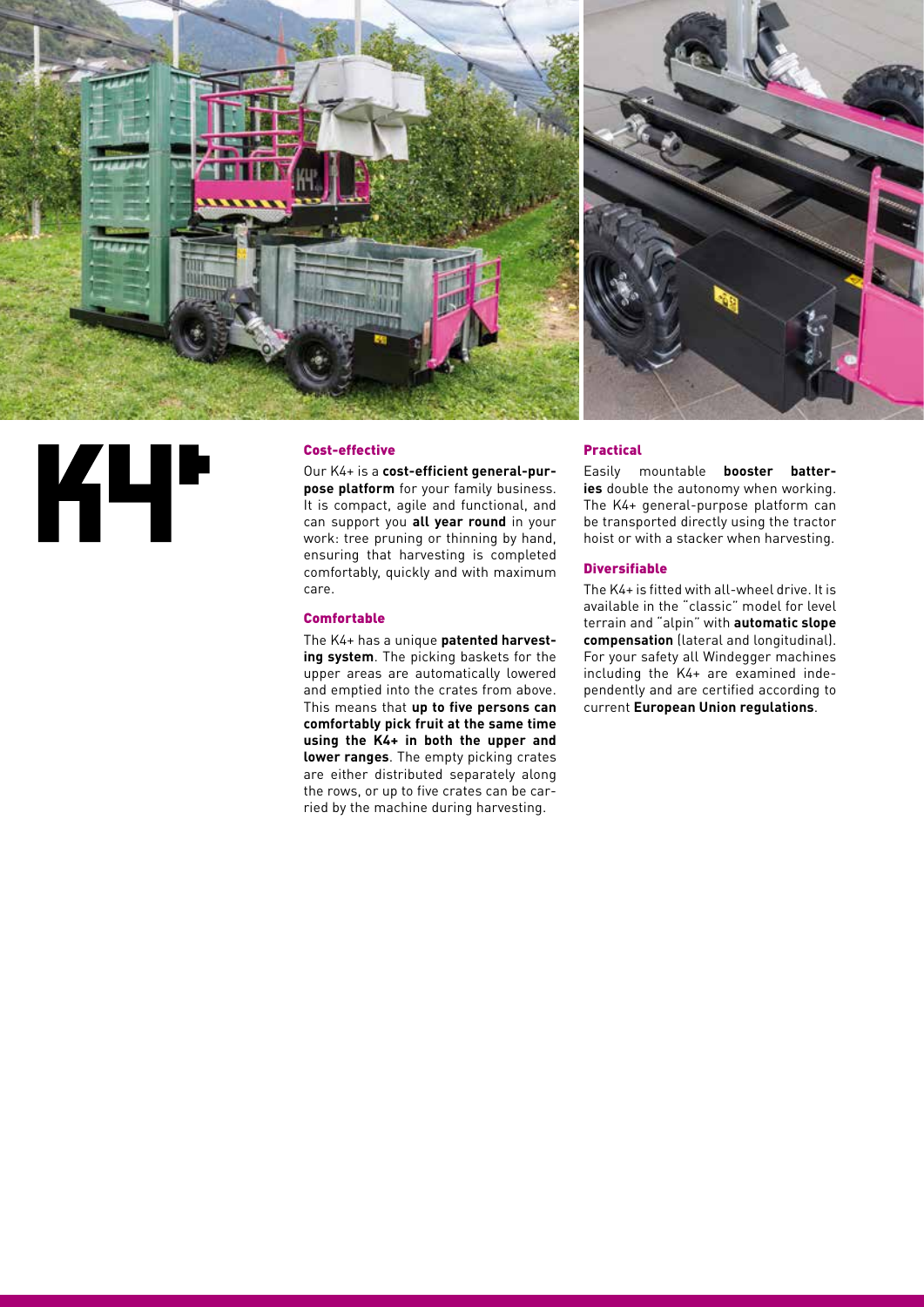

### Use the benefits:

Compact, manoeuvrable and maintenance-free lifting platform

- Automatic crate conveyor system
- $\sqrt{}$  New, optimised crate-conveyor system